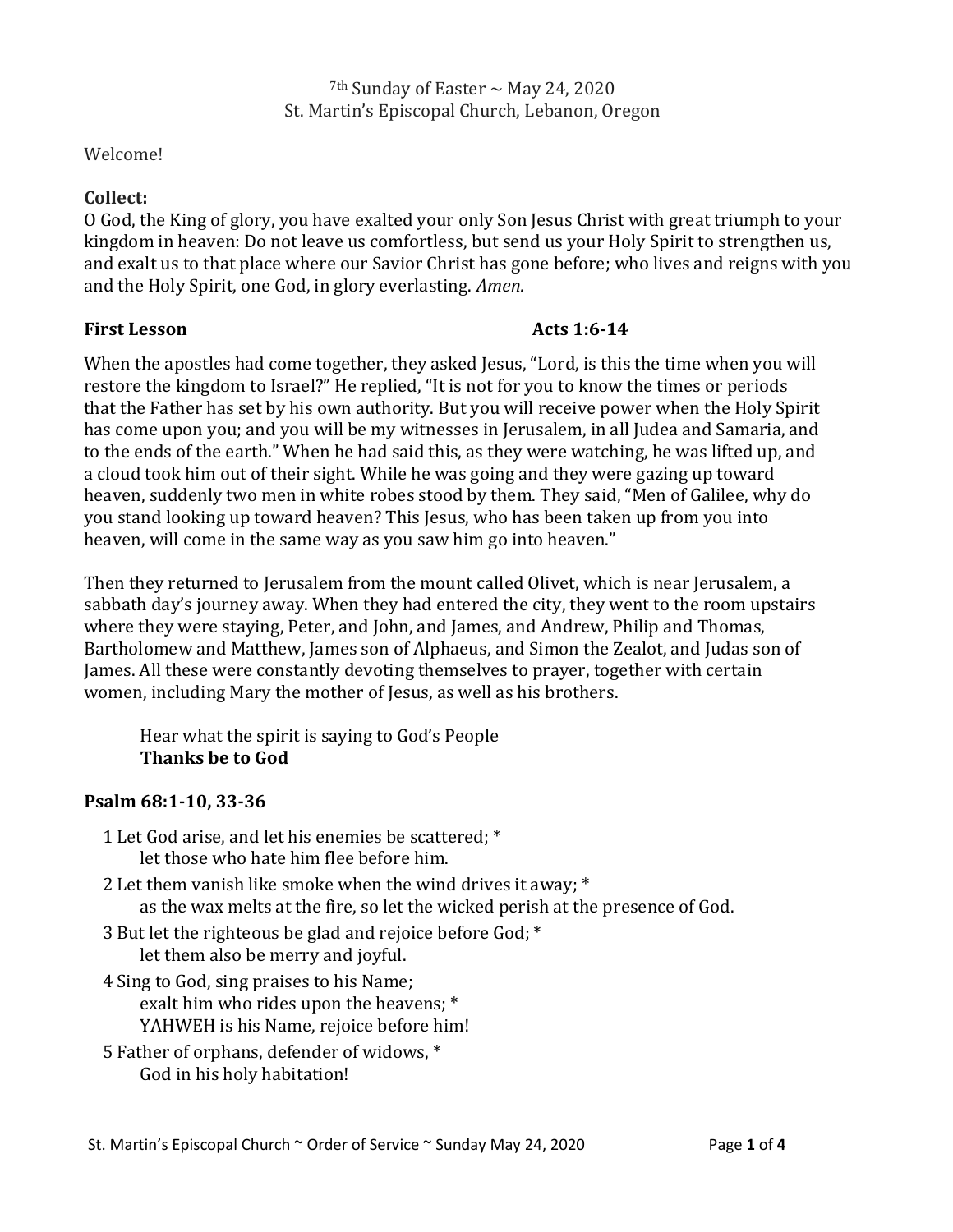- 6 God gives the solitary a home and brings forth prisoners into freedom; \* but the rebels shall live in dry places.
- 7 O God, when you went forth before your people, \* when you marched through the wilderness,
- 8 The earth shook, and the skies poured down rain, at the presence of God, the God of Sinai, \* at the presence of God, the God of Israel.
- 9 You sent a gracious rain, O God, upon your inheritance; \* you refreshed the land when it was weary.
- 10 Your people found their home in it; \* in your goodness, O God, you have made provision for the poor.
- 33 Sing to God, O kingdoms of the earth; \* sing praises to the Lord.
- 34 He rides in the heavens, the ancient heavens; \* he sends forth his voice, his mighty voice.
- 35 Ascribe power to God; \* his majesty is over Israel; his strength is in the skies.
- 36 How wonderful is God in his holy places! \* the God of Israel giving strength and power to his people! Blessed be God!

# **The Epistle 1 Peter 4:12-14; 5:6-11**

Beloved, do not be surprised at the fiery ordeal that is taking place among you to test you, as though something strange were happening to you. But rejoice insofar as you are sharing Christ's sufferings, so that you may also be glad and shout for joy when his glory is revealed. If you are reviled for the name of Christ, you are blessed, because the spirit of glory, which is the Spirit of God, is resting on you.

Humble yourselves therefore under the mighty hand of God, so that he may exalt you in due time. Cast all your anxiety on him, because he cares for you. Discipline yourselves, keep alert. Like a roaring lion your adversary the devil prowls around, looking for someone to devour. Resist him, steadfast in your faith, for you know that your brothers and sisters in all the world are undergoing the same kinds of suffering. And after you have suffered for a little while, the God of all grace, who has called you to his eternal glory in Christ, will himself restore, support, strengthen, and establish you. To him be the power forever and ever. Amen.

Hear what the spirit is saying to God's People **Thanks be to God.**

# **A reading from the Gospel of John 17:1-11**

Jesus looked up to heaven and said, "Father, the hour has come; glorify your Son so that the Son may glorify you, since you have given him authority over all people, to give eternal life to all whom you have given him. And this is eternal life, that they may know you, the only true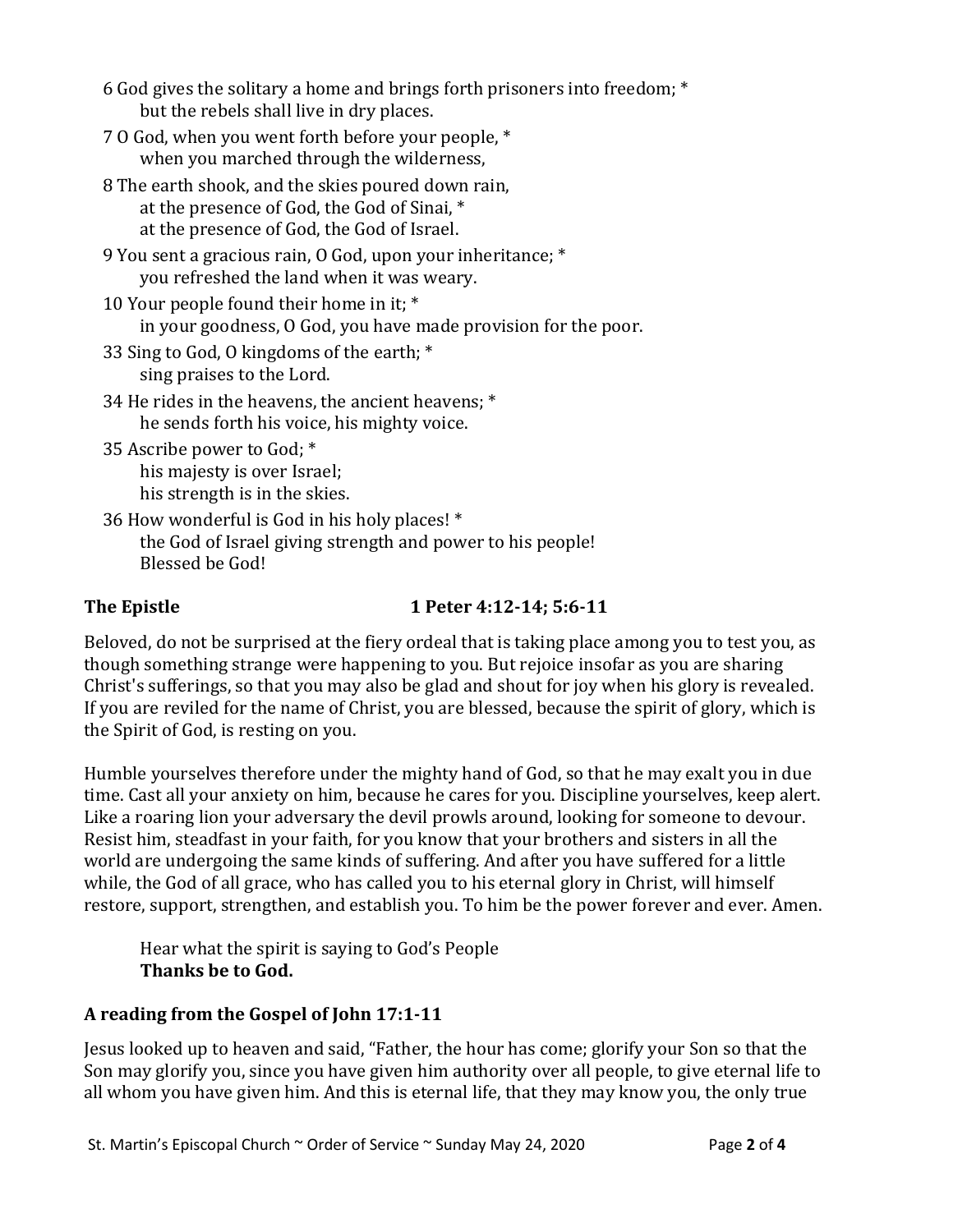God, and Jesus Christ whom you have sent. I glorified you on earth by finishing the work that you gave me to do. So now, Father, glorify me in your own presence with the glory that I had in your presence before the world existed.

"I have made your name known to those whom you gave me from the world. They were yours, and you gave them to me, and they have kept your word. Now they know that everything you have given me is from you; for the words that you gave to me I have given to them, and they have received them and know in truth that I came from you; and they have believed that you sent me. I am asking on their behalf; I am not asking on behalf of the world, but on behalf of those whom you gave me, because they are yours. All mine are yours, and yours are mine; and I have been glorified in them. And now I am no longer in the world, but they are in the world, and I am coming to you. Holy Father, protect them in your name that you have given me, so that they may be one, as we are one."

*A reading from the Gospel of John Thanks be to God*

**Sermon** – "What are we waiting for? "  $\sim$  Kay Young

**Prayers of the People, Form IV, found on p. 388** Let us pray for the Church and for the world.

Grant, Almighty God, that all who confess your Name may be united in your truth, live together in your love, and reveal your glory in the world.

*Silence* Lord, in your mercy *Hear our prayer.*

Guide the people of this land, and of all the nations, in the ways of justice and peace; that we may honor one another and serve the common good.

*Silence* Lord, in your mercy *Hear our prayer.*

Give us all a reverence for the earth as your own creation, that we may use its resources rightly in the service of others and to your honor and glory.

*Silence* Lord, in your mercy *Hear our prayer.*

Bless all whose lives are closely linked with ours, and grant that we may serve Christ in them, and love one another as he loves us.

*Silence* Lord, in your mercy *Hear our prayer.*